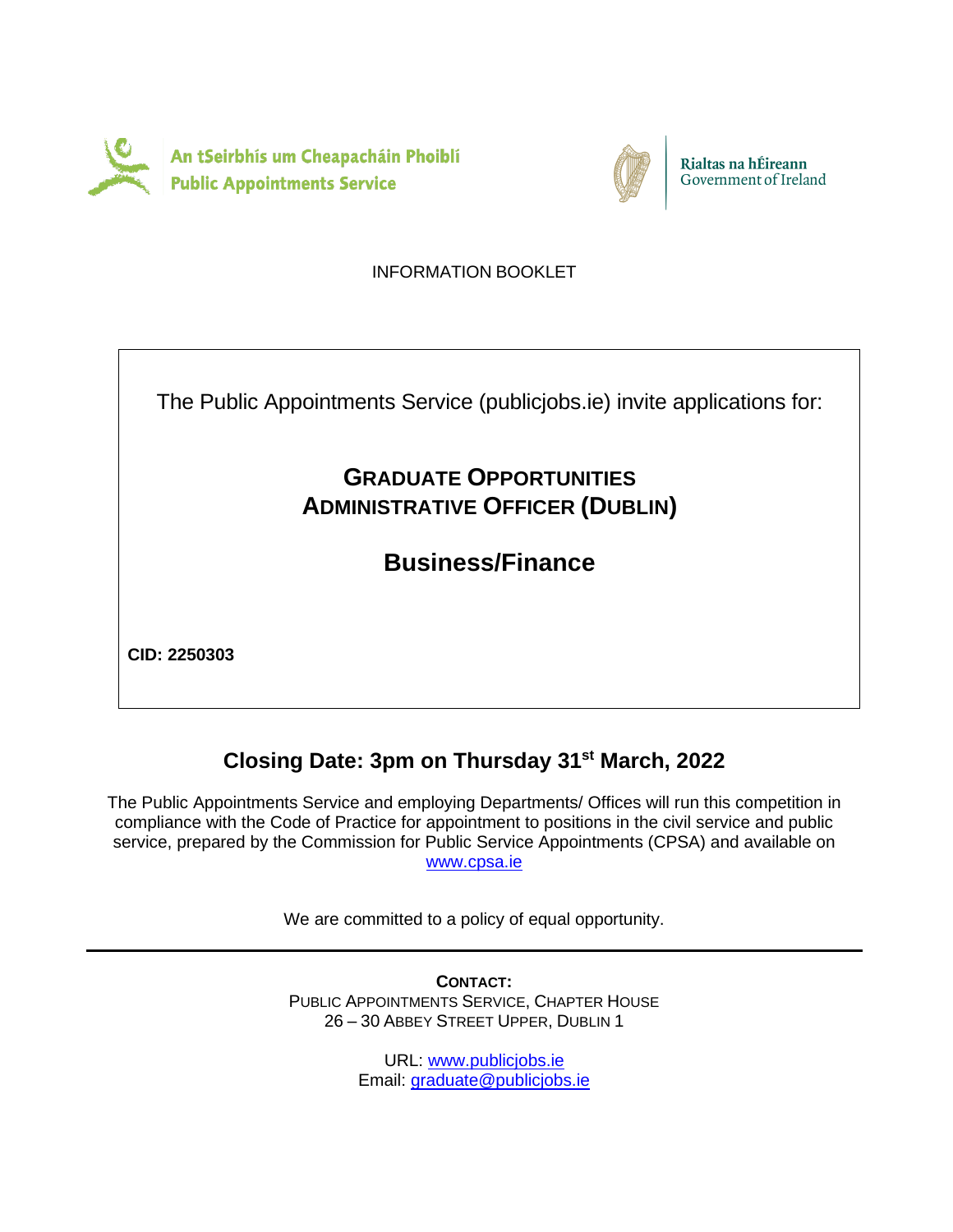#### **Introduction**

The Civil Service is at the heart of Irish society. Everything we do impacts our country, and most importantly, our people. We are a robust and trusted institution, which has served the people of Ireland since the foundation of the State. Most recently, the Civil Service has played, and continues to play, a critical role in supporting the whole of Government response to the needs of the nation during the pandemic. While the challenges which face the Civil Service today are different to those faced at the foundation of the State, our core values remain the same.

The Irish Civil Service is a large complex organisation employer nearly 42,000 people in approximately 40 Government Departments and Offices with a diverse set of responsibilities to support the Government by developing policy options and legislation to address major national issues, co-ordinating the broader public service, helping to manage the economy and delivering services to the public.

[Civil Service Renewal 2030](https://www.gov.ie/en/publication/efd7f-civil-service-renewal-2030/) is an ambitious 10-year strategy of reform for the Civil Service. The Strategy will be implemented through a series of 3-year action plans that will detail the precise goals and initiatives which will progress each of our strategic priorities to ensure a diverse and high performing Civil Service that is more inclusive, engaged, agile and ready to meet current and future challenges.

By implementing these plans and demonstrating an enduring commitment to public service values, the Civil Service can create a more diverse yet unified, professional, responsive, open and accountable organisation that inspires trust and confidence in Ireland and internationally.

The Civil Service can offer suitable candidates a very satisfying and varied career, with competitive terms and conditions.

The Public Appointments Service (PAS) is the centralised independent recruitment provider for the Civil and Public Service and will conduct the selection process for this competition.

PAS will establish a panel of suitably qualified individuals to fill vacancies, which may arise in the Civil Service. **Please note, this also includes Garda Civilian positions in An Garda Síochána.**

#### **The Role**

An Administrative Officer (Business/Finance) may be involved in assessing and advising on national and international financial developments and providing policy advice designed to support the Government's social and economic policy objectives. He/she may also be required to advise and brief senior management and Ministers on financial and business policies and contribute to the drafting, and passage through the Oireachtas, of legislation concerning financial issues.

He/she may also be required to monitor and report on the financial performance of individual financial institutions and may be required to provide support and advice on their area of responsibilities including: preparation of financial models, risk analysis and developing appropriate methodologies.

Financial policies have a key role to play in the continued development of the Irish economy and the maintenance of our international competitiveness.

The main areas of involvement for an Administrative Officer (Business/Finance) include:

- assessing and advising on financial developments, including strategic developments in international financial services, financial stability and regulatory issues
- the development and implementation of strategies at EU/Euro area level and internationally in relation to economic, fiscal and financial policy formulation
- contributing to the preparation of pre-budget submissions for the Minister for Finance
- contributing to the preparation of economic and domestic and international tax policy analysis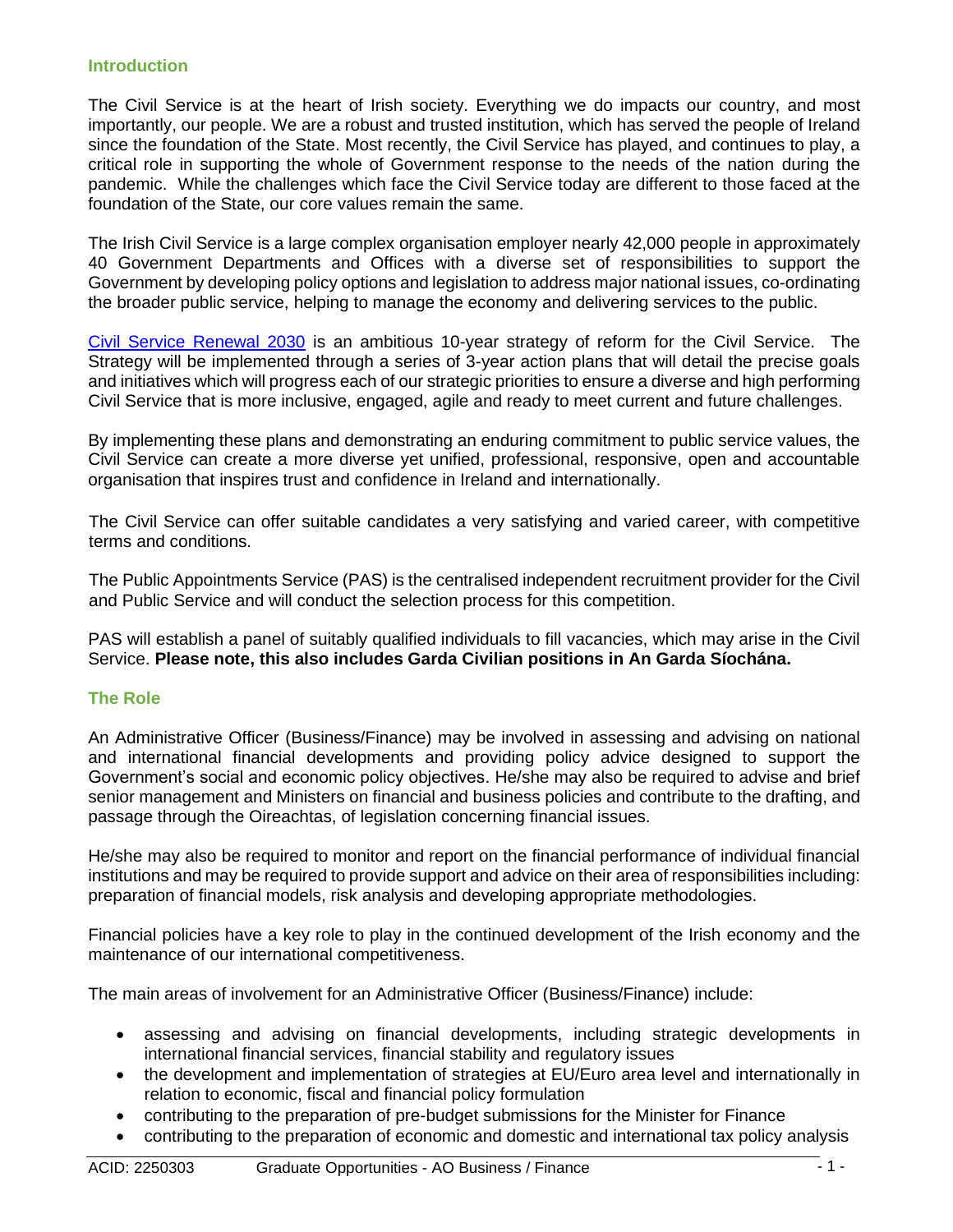- supporting the continued development of effective and efficient regulatory systems for financial services
- drafting and preparing legislation, including the Finance Bill
- developing national and EU/International policy and legislation in relation to the financial services sector and managing the transposition of EU directives
- preparation of advice and briefing for senior management and Ministers on financial and business topics arising in a national, EU, or global context
- Government accounting (policy & standards etc), internal financial control, Management Information Systems
- assisting in preparation of financial models, valuation materials and risk research and analysis
- review of transaction and due diligence documentation
- monitoring and reporting on the financial performance of individual financial institutions
- development and monitoring of execution of organisational strategy and divisional business plans

It is expected that from the outset, newly recruited AOs will be able to make a substantive contribution to the work of the Civil Service. While training is to a significant extent "on the job", induction and training courses in specific skills and areas of work will be provided to assist you to become familiar with the public sector. Those appointed will undertake the Graduate Development Programme which will build upon your experience to further develop your expertise, confidence, self-awareness and personal effectiveness to enable you to realise your potential and deliver important outcomes early in your career. It is envisaged that these graduate recruitment opportunities will arise across a range of Departments.

Selection for the position of AO involves a demanding assessment process that may take place over a period of time. However, PAS will make the process as streamlined as possible and will keep applicants informed as they progress through the selection process.

A detailed description of the competencies expected of all AOs is set out in Appendix 1. In addition, specific requirements for each of the streams being recruited are set out in more detail in this booklet.

The onus is on the candidate to ensure that they satisfy the essential eligibility requirements for the positions for which they are applying. Candidates are required to confirm at application stage that they hold the required qualifications. Admission to the competition does not imply acceptance that a candidate is eligible to compete in the competition.

# [Further information on the graduate recruitment campaign](https://www.publicjobs.ie/en/graduate-opportunities/business-and-finance-2022)

# **Applicants for the Irish Language Stream**

The Civil Service is fully committed to fulfilling its obligations under the Official Languages Act. It is intended that any vacancies arising, which require staff to provide a full range of services through the Irish language (Functional Bilinguals), may be filled from this competition. In this regard individuals who have proficiency in the Irish language and who fulfil all other eligibility criteria set out below may indicate their interest on the application form.

Candidates who are successful at the online assessment stages, and indicate their interest on the application form, will be required to undergo an assessment of their Irish language skills. All candidates must reach the qualifying standard at each element of the selection stages, including the additional Irish assessments, in order to be considered for the Irish stream. They must achieve the required level in the Irish language, i.e. demonstrate a minimum Level B2 on the [Europass self-assessment framework.](http://www.publicjobs.ie/publicjobs/publication/document/Self_Assessment_Framework.pdf)

Please note that in the case of the Irish stream, attendance may also be required at a separate assessment/interview through the Irish language.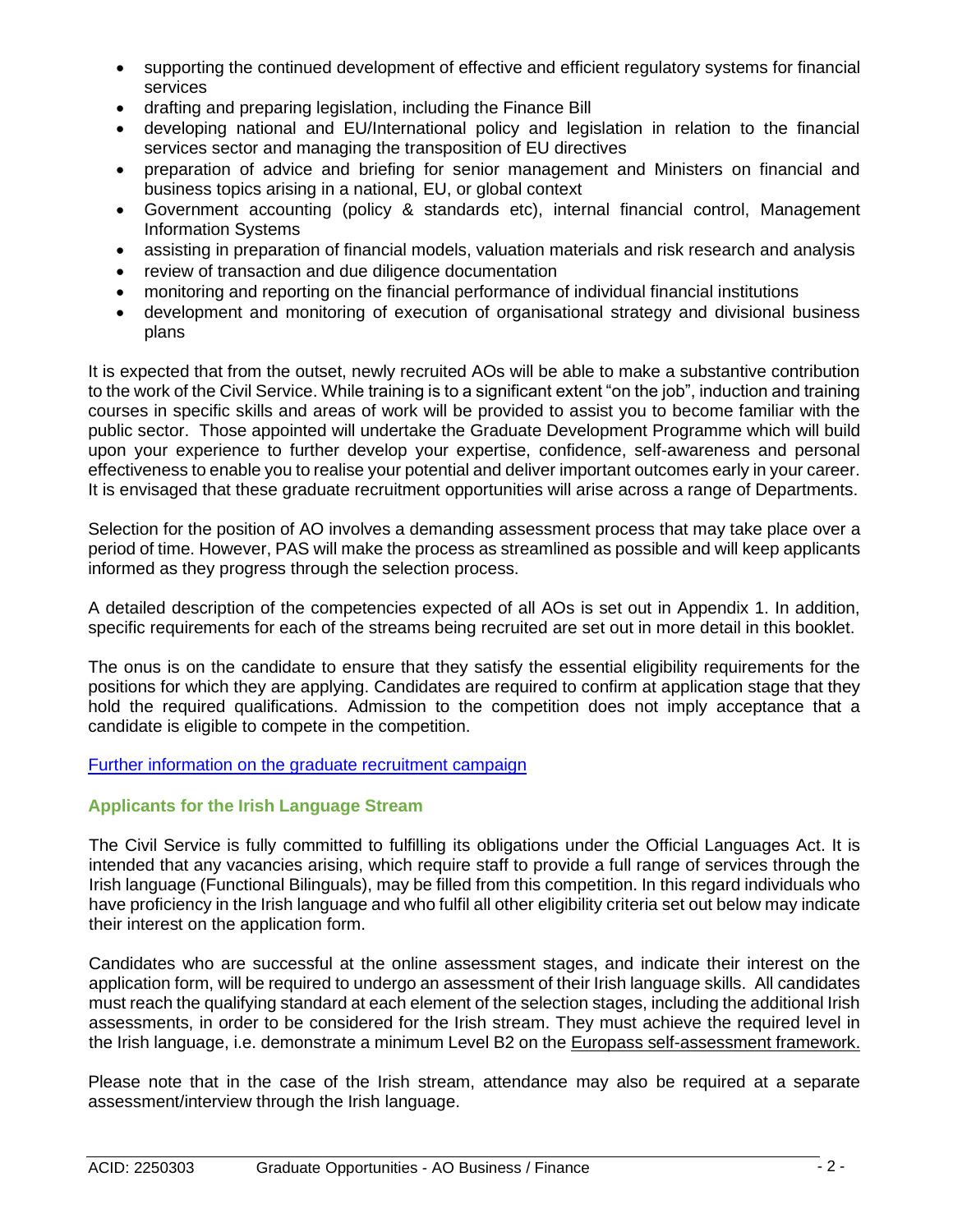**Starting Salary: €33,889** 

**Annual Leave:** 25 Days

**Hours of attendance:** 43 hours and 15 minutes gross per week

**Principal Conditions of Service**: Please **[CLICK HERE](https://www.publicjobs.ie/restapi/documents/1_AO_BF_Principal_Conditions_Service_2022.pdf)** to view full Conditions of Service

#### **Selection Process Key Dates**

| <b>Closing Date</b>                                   | 3pm on Thursday, 31 <sup>st</sup> March 2022 |
|-------------------------------------------------------|----------------------------------------------|
| Candidates with disabilities to forward<br>reports by | 3pm on Thursday, 31 <sup>st</sup> March 2022 |
| Stage 1 - Online tests                                | Mid-April                                    |
| Stage 2 - Assessment Centre                           | Early June                                   |

## **Entry/Eligibility Requirements**

Qualifications/eligibility may not be confirmed until the final stage of the process, therefore, those candidates who do not possess the essential requirements, **on or by the dates specified below,** and proceed with their application are putting themselves to unnecessary effort/expense and will not be offered a position from this competition.

Please note that, given the volume of applications, PAS is not in a position to consider or offer advice on the qualifications/eligibility of individuals unless they come under consideration. The onus is on the candidate to ensure they fulfil the eligibility requirements set out above. PAS reserves the right to deem an applicant ineligible at any stage if it is apparent that the candidate does not hold the required eligibility/qualifications e.g. from the submitted application form. Candidates who come under consideration following the final selection stage will be required to provide documentary evidence of their eligibility, including qualifications.

Candidates who are unable to show that they hold the required qualifications may be withdrawn from the competition at any stage. An invitation to tests, interview or any element of the selection process is not acceptance of eligibility.

• Please **[CLICK HERE](https://www.publicjobs.ie/restapi/documents/2_AO_BF_Health_Character_2022.pdf)** for further information regarding Eligibility to Compete and Certain Restrictions on Eligibility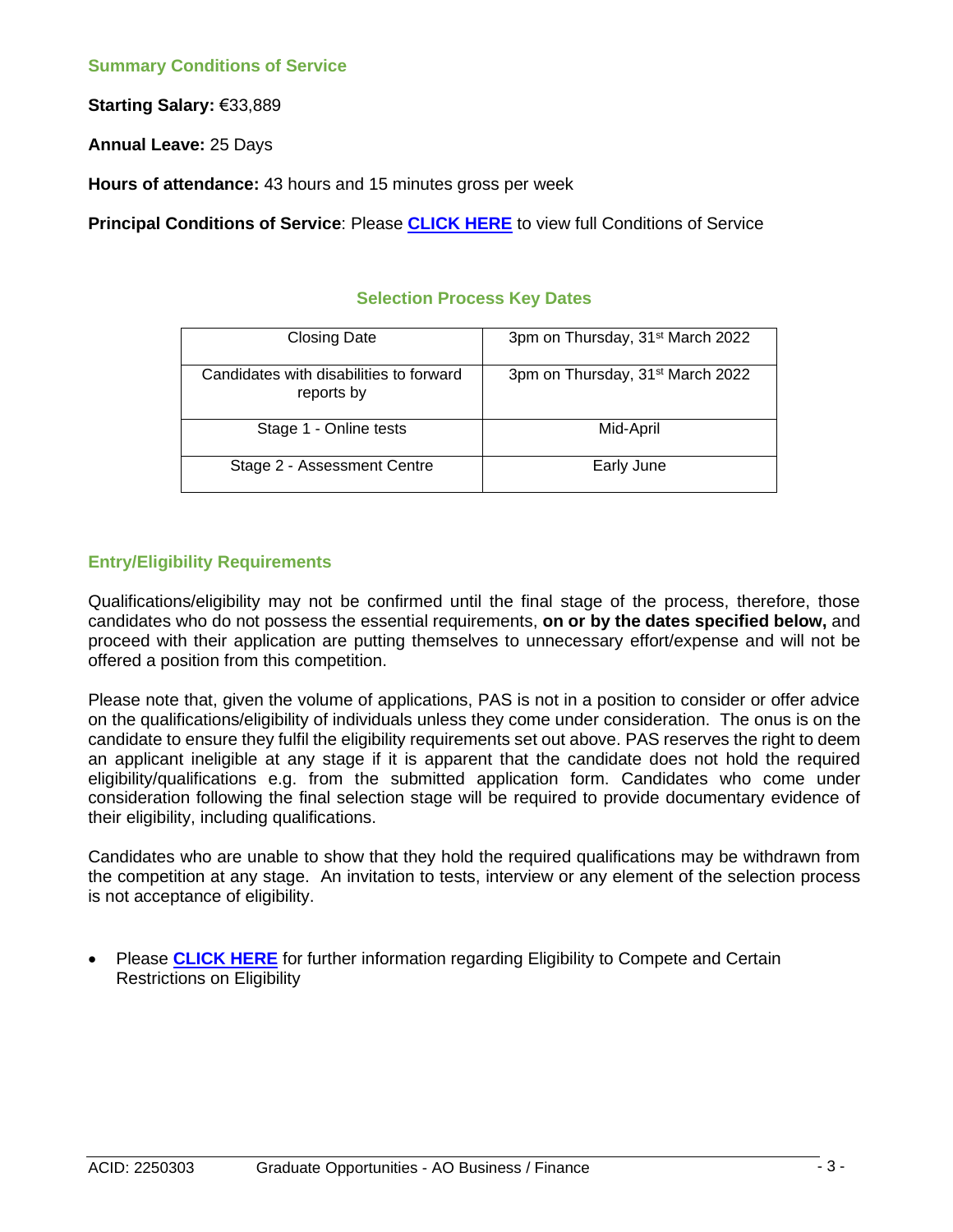#### **Applicants must, on or before the 31st March, 2022 have achieved:**

*(i)* a first or second class primary honours degree (minimum Level 8 on the National Framework of Qualifications) having taken Business, Economics, Accounting or another financial discipline as a major subject in the final degree examination;

#### OR

*(ii)* qualified as an Accountant and be a member of a recognised body of accountants, or be entitled to such membership (having attained a standard in the final examination that is acceptable to the Public Appointments Service as meeting the needs of the competition)

#### OR

*(iii)* anticipate that they will be entitled to hold, by 1<sup>st</sup> September, 2022 at the latest, a first or second class primary honours degree (minimum Level 8 on the National Framework of Qualifications) having taken Business, Economics, Accounting or another financial discipline as a major subject in the final degree examination;.

#### AND

*(iv)* demonstrate the competencies outlined in Appendix 1. It is expected that from the outset, newlyrecruited graduates will be able to make a substantive contribution to the work of the Public Service. While training is to a significant extent 'on the job', induction and training courses in specific skills and areas of work will be provided to assist you to become familiar with the public sector.

#### **Desirable**

*Ideally, applicants should also have the following:*

- A further relevant qualification such as Chartered Financial Analyst (CFA); a Professional Accountancy Qualification or a Masters in Business Administration (MBA)
- Work experience in relevant areas may also be an advantage for particular posts e.g. business, finance, insurance, legal, legislation, an EU institution, financial regulation, competition work, compliance, accountancy or financial analysis, areas of credit and risk management, treasury, debt capital markets, corporate banking, restructuring and corporate finance.

#### **The Application and Selection Process**

#### **Practical Matters**

- Applications can be made online through [www.publicjobs.ie.](http://www.publicjobs.ie/)
- To apply, candidates must have a "User Account" on [www.publicjobs.ie.](http://www.publicjobs.ie/) If you have not already done so, you must click Login on the publicjobs homepage and register as a *'New User'* to create your Profile (register a New Account).
- If you cannot remember your profile details please do not create a second profile as this could invalidate your application.
- Candidates should not confuse registering (Creating a Profile) with submitting an application. Once you have created a Profile you must then access, complete and submit the application.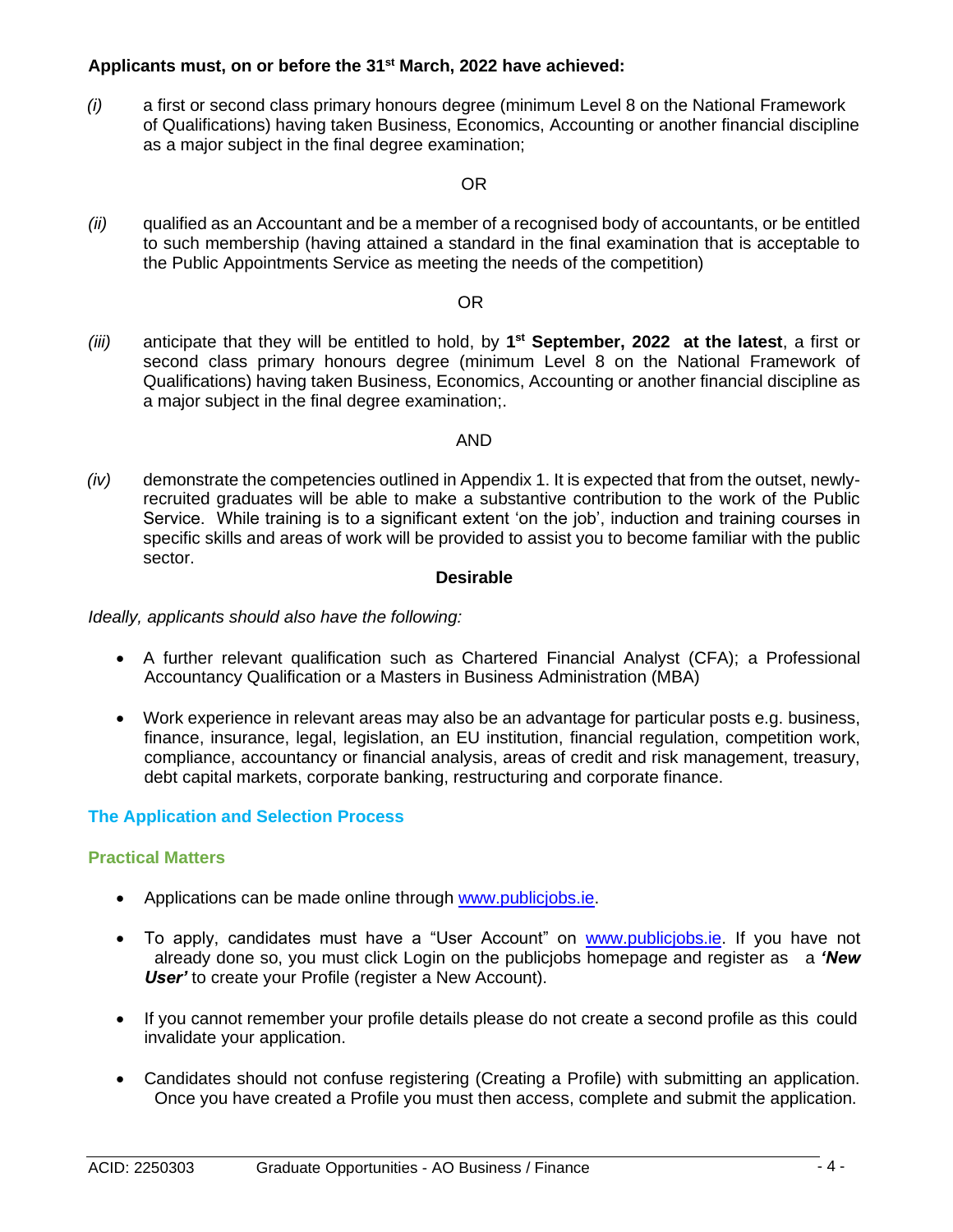# **Username / Password issues**

If you have forgotten your Username or Password please click on the following link: <https://www.publicjobs.ie/candidateportal/home/forgottenDetail.do>

## *How to contact PAS?*

*If you continue to have 'User Name' or 'Password' difficulties please email PAS at [graduate@publicjobs.ie](mailto:graduate@publicjobs.ie) outlining your issue and giving your name and contact details, including a telephone number where you can be reached.*

Candidates should note that support will only be available during office hours until the closing date.

- Candidates must use **their own** valid email address. Email addresses from third parties will **not** be accepted and may invalidate your application. PAS will only communicate application information with the candidate and not with any third party.
- It is important that you keep note of your username and password as you will need this information to access your Publicjobs Messageboard.
- It is strongly recommended that you do not change your email address or mobile phone number in the course of this recruitment competition, as any email/text message notification will be sent to the email address/telephone number originally supplied by you.
- Interaction with candidates during the selection process will primarily be conducted online. PAS will send most communication through your Publicjobs Messageboard. Check your Messageboard on a regular basis as email notifications of updates/tests issued to your Messageboard may sometimes be filtered into your Junk/Spam email folders (or 'Promotions' in the case of gmail). You are also advised to check all these folders regularly.
- PAS accepts no responsibility for communication not accessed or received by an applicant. They must ensure that they regularly check their Messageboard and access all communications from the PAS.
- If invited to tests and/or interview, the onus is on each applicant to make themselves available on the date(s) specified by the PAS. If you do not attend on the specified date/time you will be deemed withdrawn from the competition.
- An Unreasonable Conduct Policy is in operation in PAS. Information on the policy can be found on the PublicJobs [website.](https://www.publicjobs.ie/documents/Unreasonable_Conduct_Policy.pdf)

#### **How to Apply**

The onus is on the candidate to select the correct competition(s).

Click on the button 'Apply now' to access the application webform. This button is located at the end of the job posting page for Administrative Officer o[n www.publicjobs.ie.](http://www.publicjobs.ie/) You must complete the application webform in full and click the submit button.

Once you have submitted your application you should return to your publicjobs account and confirm that it has been successfully submitted via *'My Applications'*. You should review your submitted application and ensure that it is fully completed and correct. At this point you should consider adding *publicjobs.ie* to your safe senders or contact list within your email account to avoid not receiving email because a *publicjobs* email has been blocked.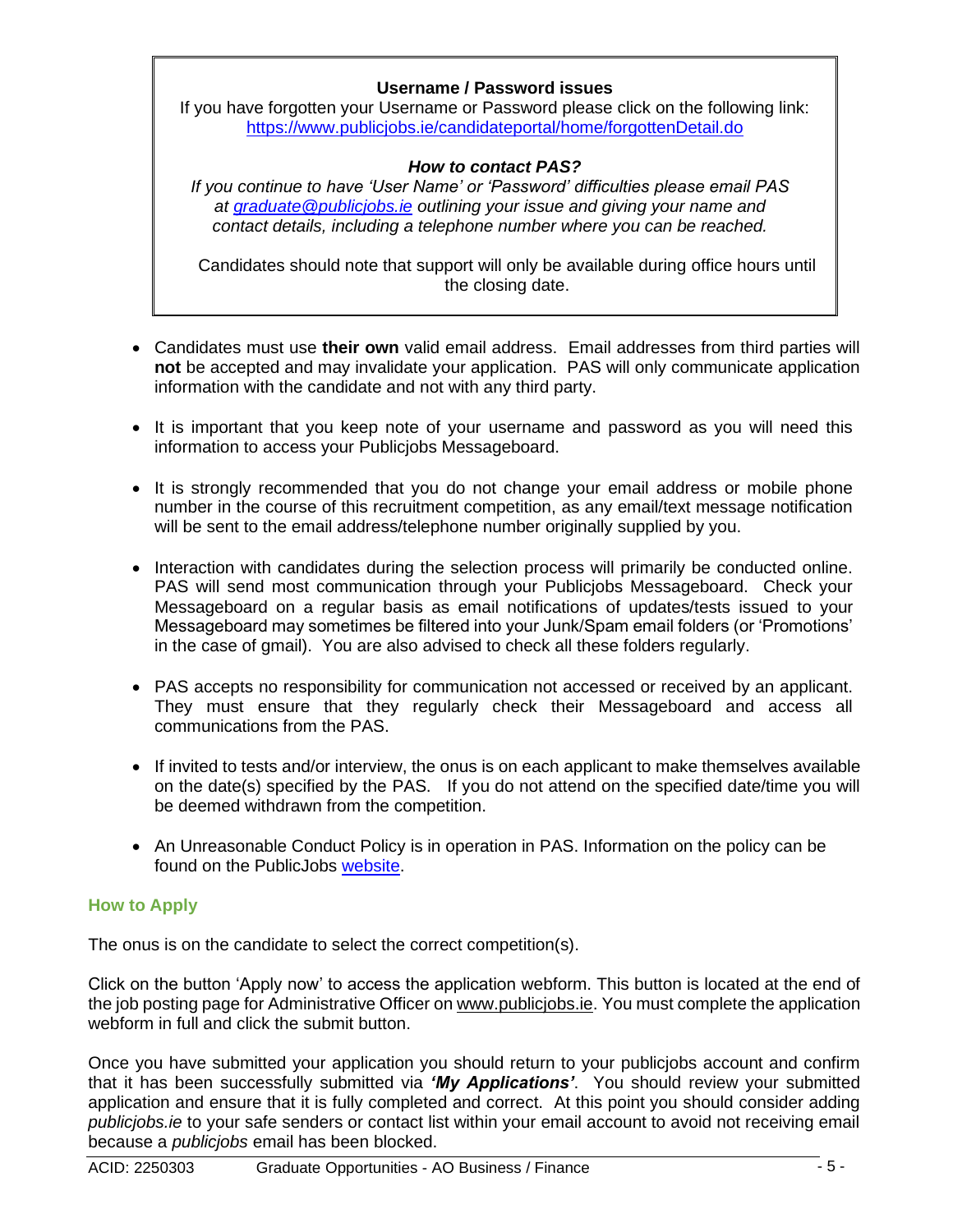Only fully completed applications submitted online will be accepted into the competition. **Applications will not be accepted after the closing date. Only one application per person is permitted.**

The admission of a person to the competition, or invitation to undertake any element of the selection process is not to be taken as implying that the PAS or other body is satisfied that such a person fulfils the requirements.

# **Candidates with Disabilities**

The Public Appointments Service has a key role to play in attracting candidates from all sectors of society, ensuring that routes to career opportunities are accessible to all who are interested. We are committed to equality of opportunity for all candidates.

If you have a disability or need reasonable accommodations made during the selection process, we strongly encourage you to share this with us so that we can ensure you get the support you need.

Reasonable accommodation in our selection process refers to adjustments and practical changes which would enable a disabled candidate to have an equal opportunity for this competition. Examples of adjustments we provide include the use of assistive technology, extra time, scribes and/or readers or a range of other accommodations.

Please be assured that having a disability or requiring adjustments will not impact on your progress in the selection process; you will not be at a disadvantage if you disclose your disability or requirements to us. Your disability and/or adjustments will be kept entirely confidential.

Should you be successful, the disclosure of a disability for this stage of the process will not be passed onto the employing department unless you request that we do so.

If you have indicated on your application/profile that you require reasonable accommodations, please submit a psychologist/medical report be to ASU@publicjobs.ie

The purpose of the report is to provide PAS with information to act as a basis for determining reasonable accommodations, where appropriate. The information within these reports that is useful for us to see includes the outcome of any diagnostic tests conducted by your psychologist/doctor, and their summary of recommendations in relation to your requirements. You may redact (block out) parts of medical reports/psychologist's reports that you feel are sensitive or unnecessary for the decision to make reasonable adjustments.

These reports must be forwarded to the Assessment Services unit by close of business on **Thursday, 31st March, 2022**. You should email a scanned copy of the report to [asu@publicjobs.ie](mailto:asu@publicjobs.ie)

#### **If you have previously applied for a competition with PAS and submitted a report, please email [asu@publicjobs.ie](mailto:asu@publicjobs.ie) to confirm that your report is still on file.**

If you would like to talk about your application or any accommodations that may be of benefit during the recruitment process, please contact our Disability Champion, Amanda Kavanagh, at [amanda.kavanagh@publicjobs.ie.](mailto:amanda.kavanagh@publicjobs.ie) For further information on the accessibility of our service please see our [Accessibility page.](https://eur01.safelinks.protection.outlook.com/?url=https%3A%2F%2Fwww.publicjobs.ie%2Fen%2Faccessibility&data=04%7C01%7Csarah.dixon%40publicjobs.ie%7Cd6c4871e1ac44dda825008d8f043f277%7Ca9af99bb56b548cfab283e3d6fd6aed5%7C0%7C0%7C637523521912726302%7CUnknown%7CTWFpbGZsb3d8eyJWIjoiMC4wLjAwMDAiLCJQIjoiV2luMzIiLCJBTiI6Ik1haWwiLCJXVCI6Mn0%3D%7C1000&sdata=%2BWD0QvwyuWGC%2BdjA4EodY1WiTbAtLokUHTW7cwwVslY%3D&reserved=0)

#### **Closing Date**

The closing date for receipt of completed applications is **3pm on Thursday 31st March, 2022**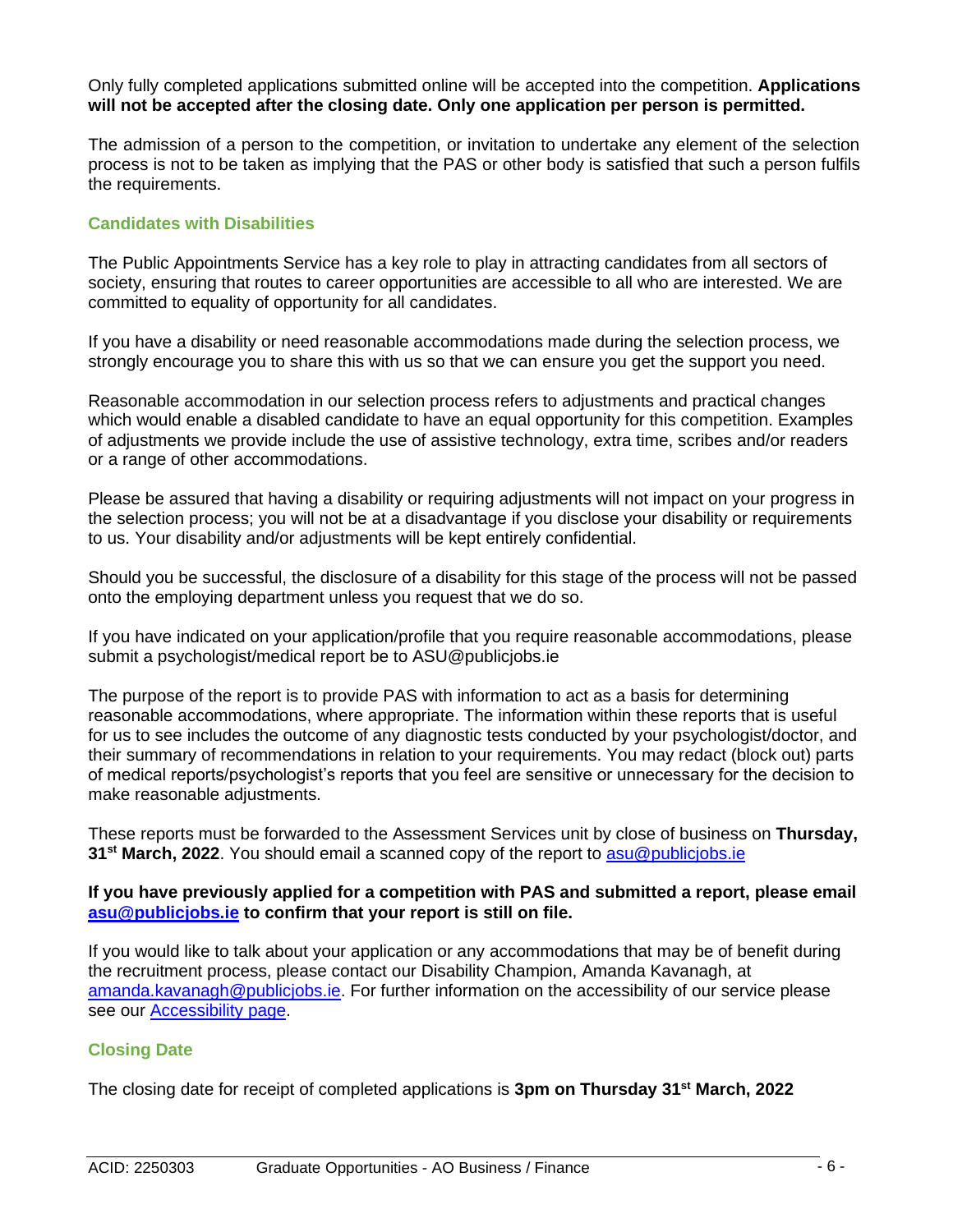## **Applications will not be accepted after the closing date.** If you do not receive an

acknowledgement of receipt of your application within two working days of applying, please check your Junk/Spam folders as email notifications may sometimes be filtered into these email folders (or 'Promotions' in the case of Gmail). In the event that the acknowledgement is still not received please email [graduate@publicjobs.ie](mailto:graduate@publicjobs.ie) including your name, candidate ID and contact details. Candidates should note that support will be available during office hours until the closing date.

#### **Selection Process**

The selection process for this competition will comprise a number of elements. These may include one or more of the following:

- Completion of an online Assessment Questionnaire;
- Online and/or paper-based assessment test(s);
- Short listing;
- An online video interview;
- Language tests (oral and/or written), e.g. in the case of applicants for Functional Bilingual positions in the Irish language stream;
- Competitive Interview(s);
- Presentation/Analysis exercise;
- Work sample test or any other tests or exercises that may be deemed appropriate.

Applicants must successfully compete and be placed highest, in order to be considered for advancement to the next stage of the multi-stage selection process. The number to be invited forward at each stage will be determined from time to time by the Public Appointments Service.

**Please note: If the Public Appointments Service is not notified of any issues you experience in advance of or on the day of your test, we will not be in a position to address these after the fact.**

# **Shortlisting**

Normally the number of applications received exceeds the numbers required to fill existing and future vacancies. While you may meet the eligibility requirements of the competition, if the numbers applying for the positions are such that it would not be practical to interview everyone, the Public Appointments Service may decide that a number only will be called to interview. In this respect, the Public Appointments Service provide for the employment of a shortlisting process to select a group for interview who, based on an examination of the application forms, appear to be the most suitable for the position. This is not to suggest that other candidates are necessarily unsuitable, or incapable of undertaking the job, rather that there are some candidates who are, *prima facie*, better qualified and/or have more relevant experience.

During any shortlisting exercise that may be employed, the Public Appointments Service are guided by an assessment board(s) who examine the application forms and assess them against pre-determined criteria based on the requirements of the position. It is therefore in your own interests to provide a detailed and accurate account of your qualifications/experience on the application form.

#### **Stage 1: On-line Assessment**

To facilitate candidates' availability and circumstances, the initial stages of the selection process will be conducted online, with later stages requiring attendance at a test/interview venue. Initial online assessments may be taken in a venue of your choice, wherever you have access to a mobile phone or computer and a reliable internet connection.

It is important to note that taking these assessments within a secure IT network e.g. a network such as your work or college which may have firewalls or other security technology in place may cause you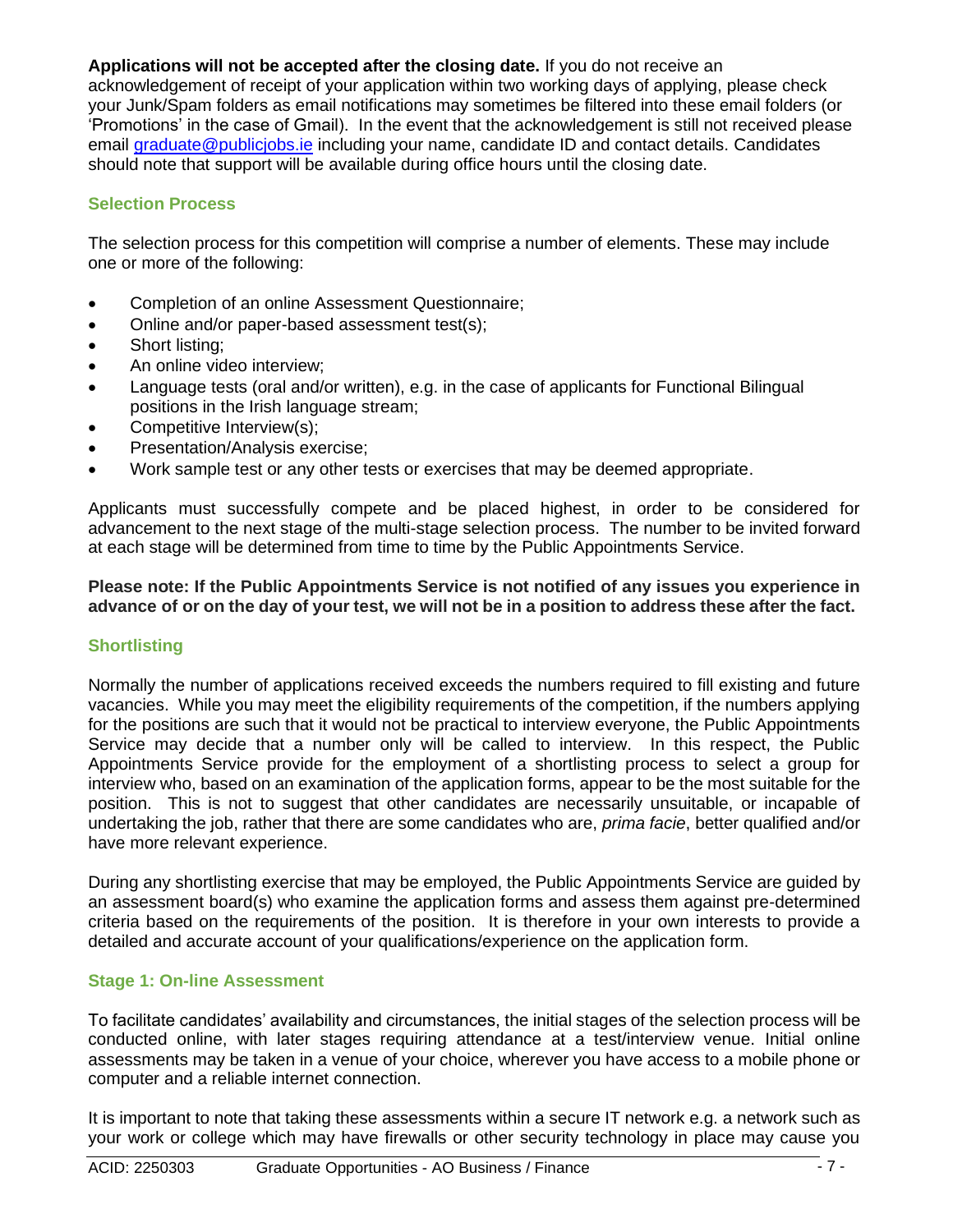technical difficulties. You should consider taking your assessments in an environment where access to the internet is not restricted to the same level. **The onus is on you to ensure that you have full internet access to complete the assessments**. You should ensure that you can complete the assessments in a quiet environment where you can concentrate without being disturbed for the duration of the assessment. It is advised to take the assessments on a device that you are familiar with.

It is important to note that the email address you provide when applying must be one that you can access at all times. Candidates will be given specific time windows in which to complete the assessments. A link(s) to the actual online assessments will be sent to candidates' messageboards on publicjobs.ie in advance of the test-taking window. Candidates who have not completed all of the online assessments before the deadline will be deemed to be no longer interested in this competition and their application will receive no further consideration.

Your attention is drawn to Appendix 2 *'Important Information'*. If invited to progress through the selection process, a candidate may be required to sit tests in a supervised environment.

Information on each selection stage will be made available at the appropriate time to candidates being invited to that particular stage of the process. The PAS has no function or involvement in the provision of, and does not endorse, any preparation courses relating to the selection process.

#### **Next Steps**

Should you come under consideration to proceed to subsequent stages of the selection process, information will be forwarded to you at the appropriate time.

#### **Important notice for existing civil servants**

Existing eligible civil servants that apply for and are successful in this competition should note that in the event that they decide to accept an offer of assignment as an Administrative Officer from a panel established under this or any other competition that they will **no longer be eligible** to compete in, or be placed from, an internal or interdepartmental promotional civil service competition for the **grade of Higher Executive Officer or equivalent grade.**

#### **Review and Complaint Procedures under the Code of Practice for Appointments to Positions in the Civil and Public Service**

If a candidate is unhappy following the outcome of any stage of a selection process, they can either:

- 1. Request a **Review of a decision** made during the process
	- Or
- 2. **Make a Complaint** that the selection process followed was unfair

A candidate can follow either one of the two procedures in relation to the same aspect of a selection process, but not both. Where a review of a selection process has taken place under Section 7 (as detailed below), a complainant may not seek a further review of the same process under Section 8, other than in the most exceptional circumstances that will be determined by the Commission for Public Service Appointments (CPSA) **at its sole discretion.**

There is no obligation on PAS to suspend an appointment process while a Review or Complaint is being considered. However, the CPSA expects that, where possible, PAS will intervene in cases where it finds an error is likely to have occurred.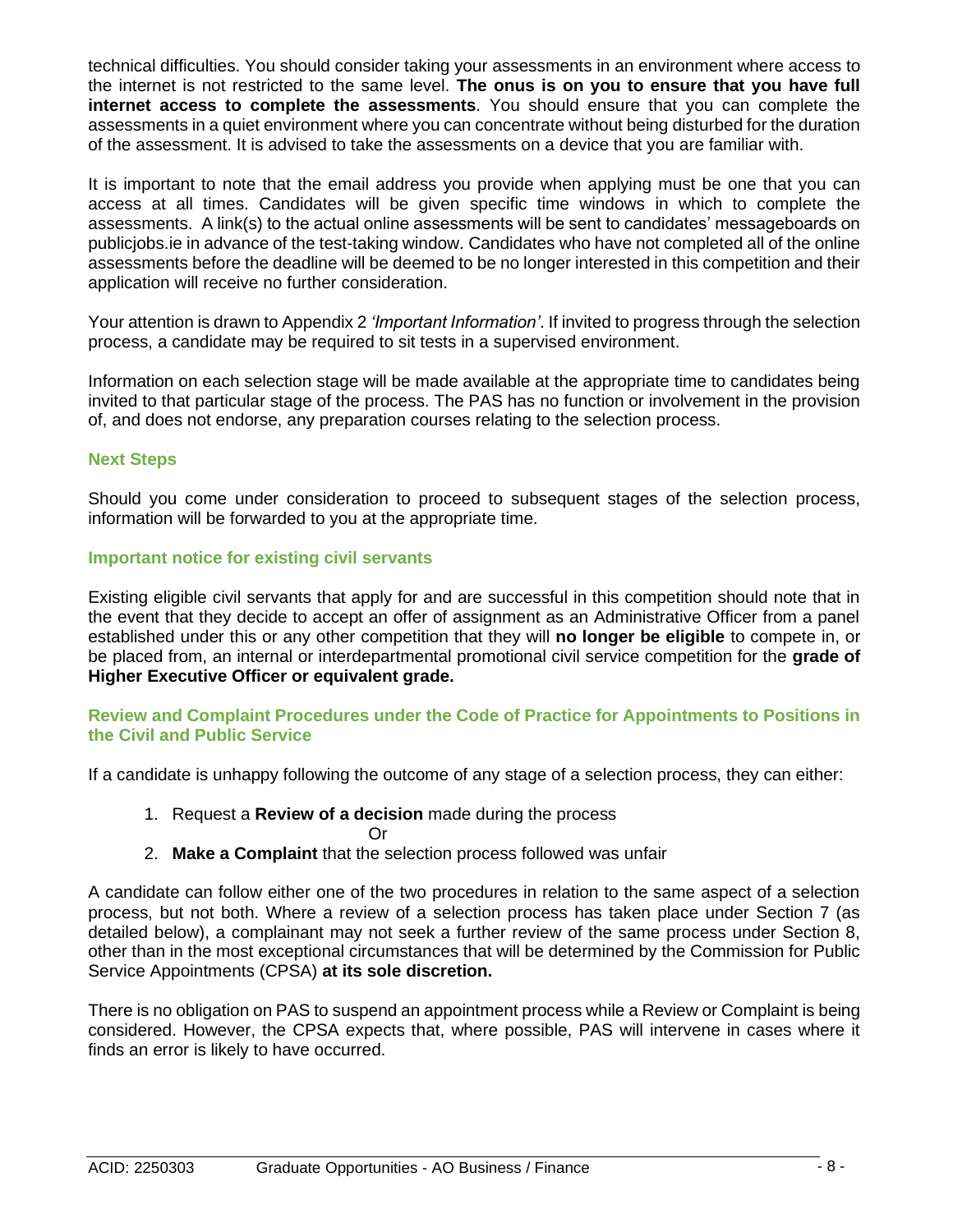## **Requesting a Review under Section 7**

A request for review may be taken by a candidate should they be dissatisfied with an action or decision taken by the Public Appointments Service (PAS). PAS will consider requests for review in accordance with the provisions of **Section 7** of the Code of Practice for Appointments to Positions in the Civil and Public Service published by the CPSA.

When making a request for a review, the candidate must support their request by outlining the facts they believe show that the action taken or decision reached was wrong. A request for review may be refused if the candidate cannot support their request.

The Informal Review will consist of a desk-based examination of any available information in relation to the recruitment process and the decision taken regarding the candidate's application. The outcome of the Informal Review Process will be communicated to the requester in writing.

- A request for Informal Review must be made within 5 working days of notification of the decision, and will normally take place between the candidate and a representative of the PAS who had played a key role in the administration of the selection process.
- Where a candidate remains dissatisfied following any such informal discussion, he/she may adopt the formal procedures set out below.

A request for Formal Review must be made within 5 working days of either the notification of the selection decision, or the notification of the outcome of the Informal Review process. Any extension of these time limits will only be granted in the most exceptional of circumstances and will be at the sole discretion of the Chief Executive.

- The candidate must address his/her concerns in relation to the process in writing to the Chief Executive (via email to **ceomailbox@publiciobs.ie**, or in writing to Chief Executive Officer, Public Appointments Service, Chapter House, 26/30 Abbey Street Upper, Dublin 1), outlining the facts that they believe show an action taken or decision reached was wrong.
- The Formal Review will be conducted by a person who is completely independent of the selection process
- The outcome of the Formal Review must generally be notified to the candidate within 25 working days of receipt of the request for review. If the investigation does not produce a decision within this time, PAS must keep the candidate informed of the status of the review and the reasons for the delay.

# **Making a Complaint under Section 8**

A candidate may believe there was a breach of the Commission's Code of Practice by PAS that may have compromised the integrity of the decision reached in the appointment process. The complaints process enables candidates to make a complaint under **Section 8** to PAS in the first instance, and to the Commission for Public Service Appointments subsequently on appeal if they remain dissatisfied.

On foot of a Section 8 Complaint process, either PAS or the CPSA may find that the recruitment and selection process in question has not adhered to the standard set out in the Code of Practice. In such cases, PAS and the CPSA may make recommendations in order to prevent such issues from reoccurring again in the future. **The CPSA cannot instruct PAS to reverse a decision taken in the course of an appointment process.** Any candidate wishing for an investigation into the decision taken regarding their application as part of a selection process should request a Review under Section 7, as outlined above.

The complainant must outline the facts that they believe show that the process followed was wrong. The complainant must also identify the aspect of the Code they believe has been infringed and enclose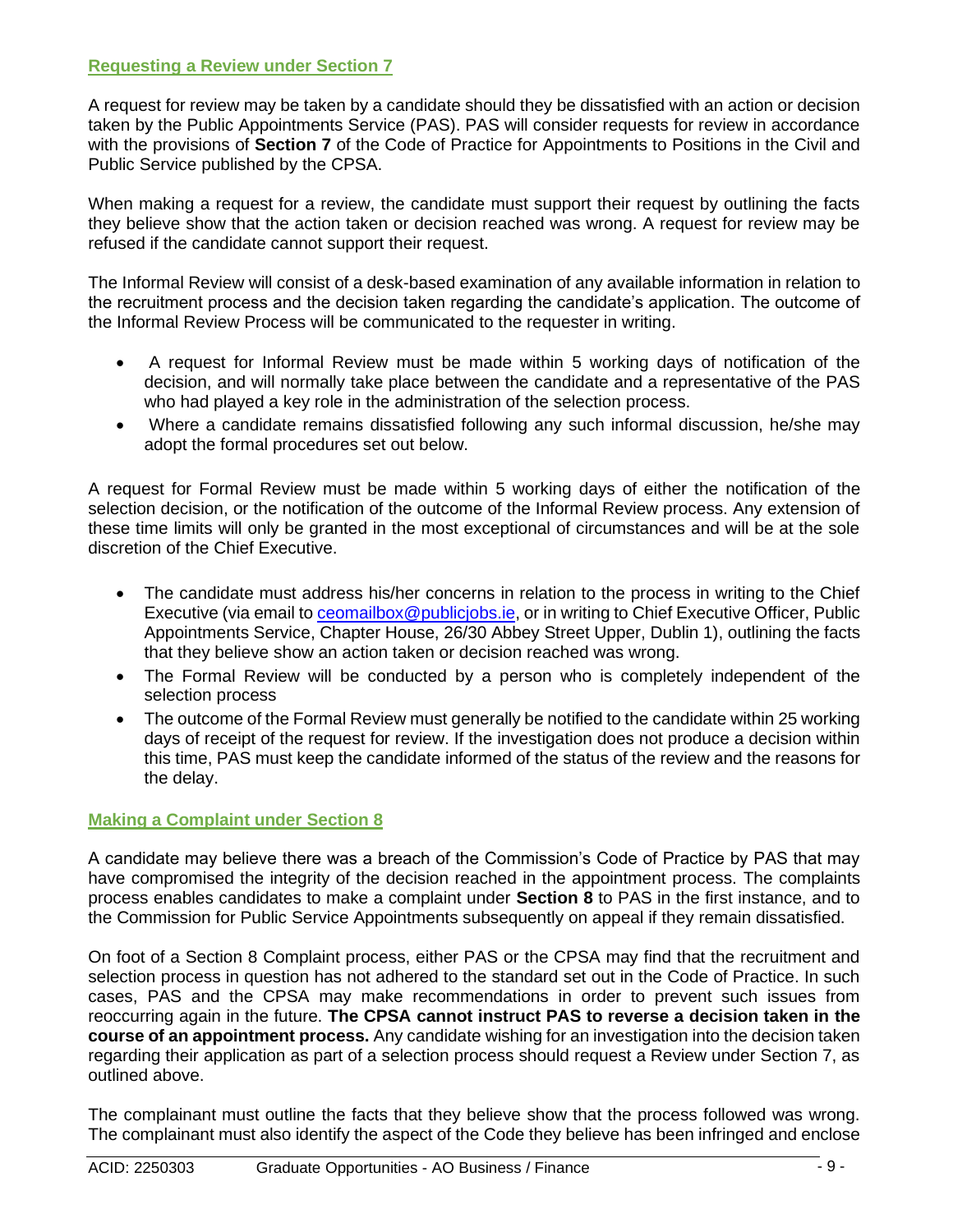any relevant documentation that may support the allegation. A complaint may be dismissed if they the complainant cannot support their allegations by setting out how the Public Appointments Service has fallen short of the principles of this Code.

The Informal Complaint will consist of a desk-based examination of any available information in relation to the recruitment process. The outcome of the Informal Complaint will be communicated to the requester in writing.

- An Informal Complaint must be made within 5 working days of notification of the decision, and will normally take place between the candidate and a representative of the PAS who had played a key role in the administration of the selection process.
- Where a candidate remains dissatisfied following any such informal discussion, he/she may adopt the formal procedures set out below.

A Formal Complaint must be made within 5 working days of either the notification of the selection decision, or the notification of the outcome of the Informal Complaint. Any extension of these time limits will only be granted in the most exceptional of circumstances and will be at the sole discretion of the Chief Executive.

- The candidate must address his/her concerns in relation to the process in writing to the Chief Executive (via email to [ceomailbox@publicjobs.ie,](mailto:ceomailbox@publicjobs.ie) or in writing to Chief Executive Officer, Public Appointments Service, Chapter House, 26/30 Abbey Street Upper, Dublin 1), outlining the facts that they believe show an action taken or decision reached was wrong.
- The Formal Complaint will be investigated by a person who is completely independent of the selection process
- The outcome of the Formal Complaint must generally be notified to the candidate within 25 working days of receipt of the request for review. If the investigation does not produce a decision within this time, PAS must keep the candidate informed of the status of the review and the reasons for the delay.

#### **For further information on the above Review and Complaint procedures please see the** *Code of Practice for Appointments to Positions in the Civil and Public Service* **which is available on the website of the Commission for Public Service Appointments, [www.cpsa.ie](http://www.cpsa.ie/)**

# **Requests for Feedback/Test Rechecks**

Feedback in relation to the selection process is available on written request. Feedback and rechecks may be requested for up to six months after completion of each stage of the competition. However, please note that the Review Process as set out in the Code of Practice is a separate process with specified timeframes that must be observed. Receipt of feedback/recheck is not required to invoke a review. It is not necessary for a candidate to compile a detailed case prior to invoking the review mechanism. The timeframe set out in the CPSA Code cannot be extended for any reason including the provision of feedback and/or the outcome of rechecks.

# **Contravention of the Code of Practice**

Any person who contravenes the above provisions or who assists another person in contravening the above provisions is guilty of an offence. A person who is found guilty of an offence is liable to a fine or imprisonment.

In addition, if a person found guilty of an offence was, or is, a candidate at a recruitment process:

- they will be disqualified as a candidate and excluded from the process;
- where they have been appointed to a post following the recruitment process, they will be removed from that post.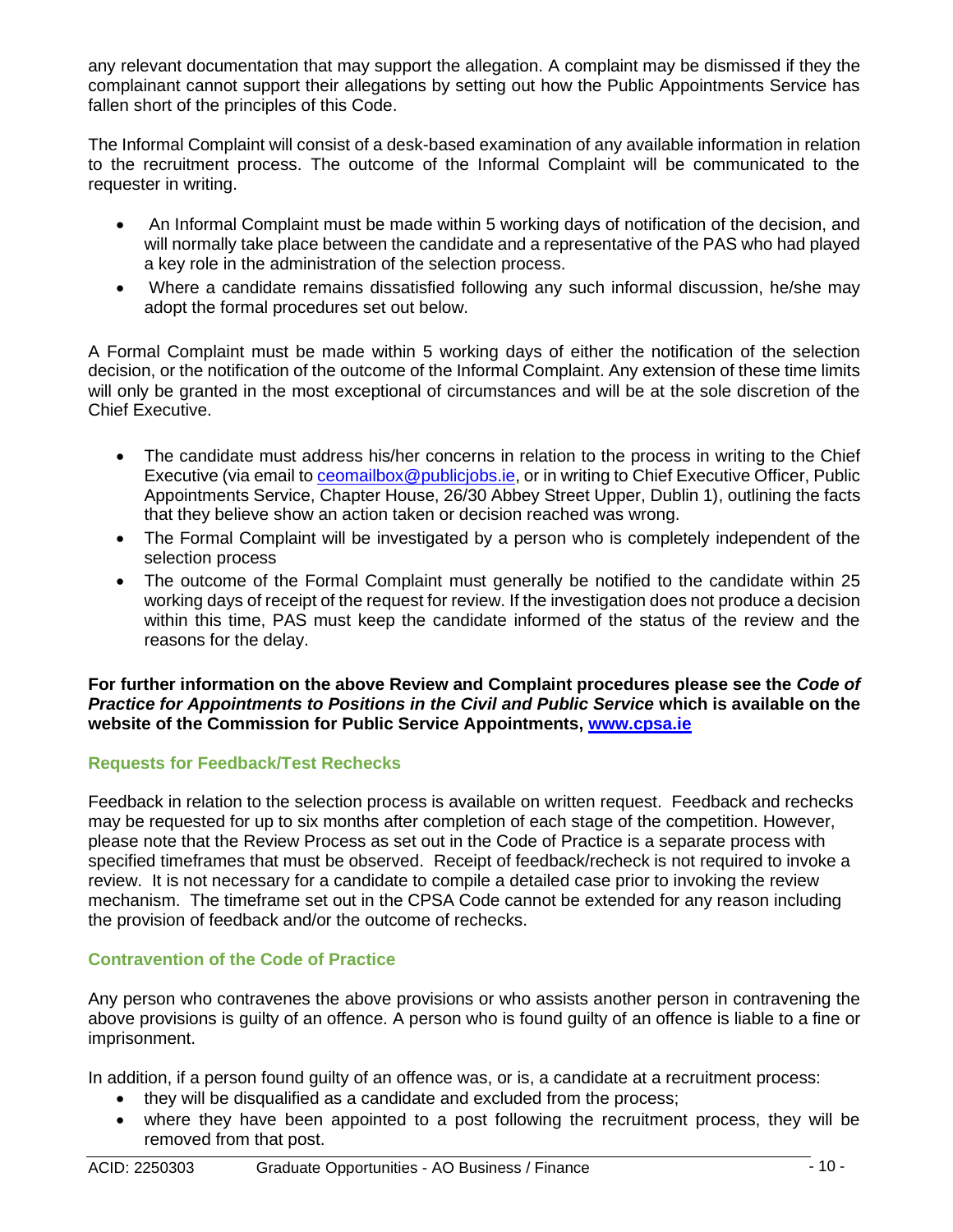# **General Information**

Please **[CLICK HERE](https://www.publicjobs.ie/restapi/documents/3_AO_BF_General_Information_2022.pdf)** for general information regarding the competition.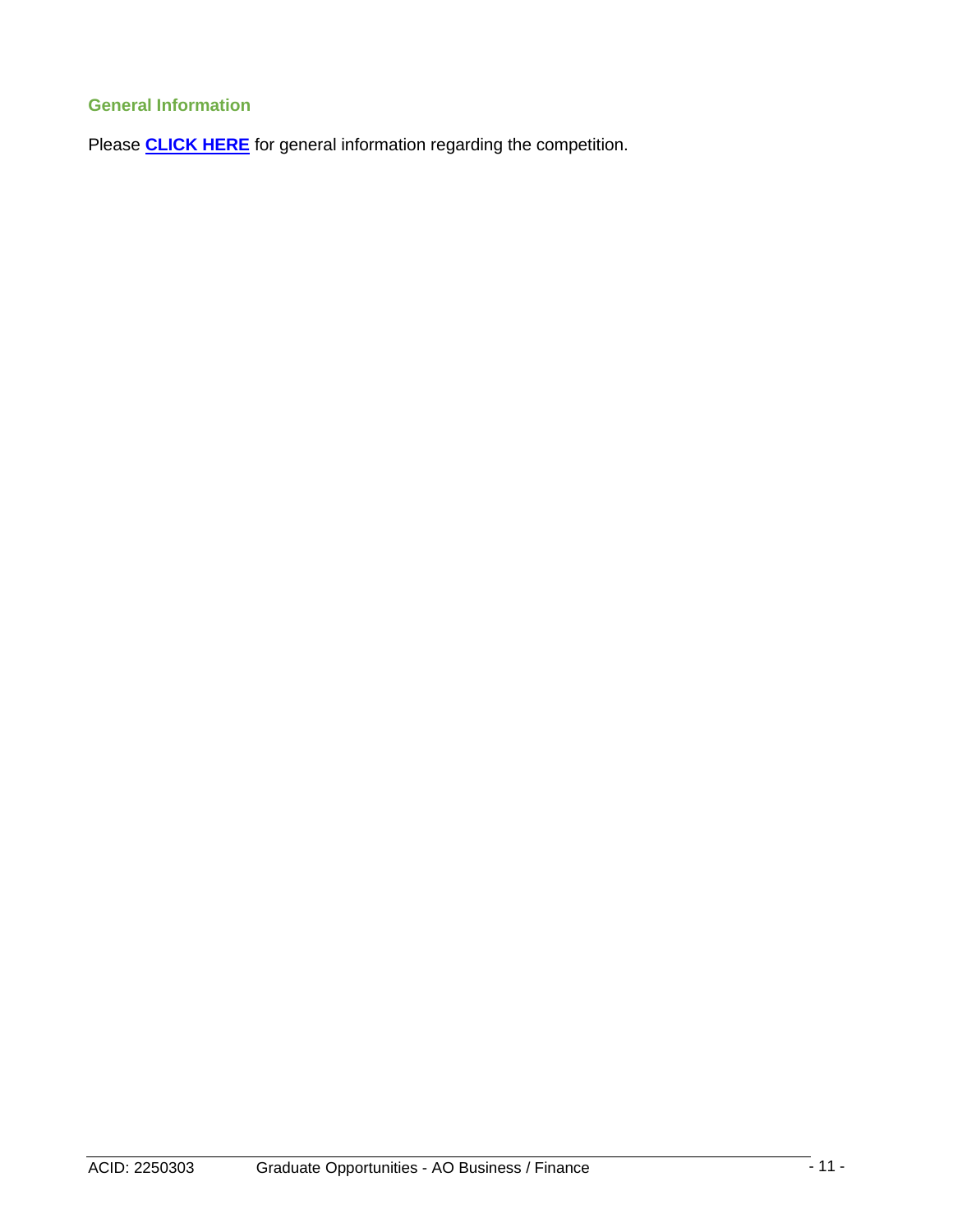# **Irish Civil Service Administrative Officer Level Competency**

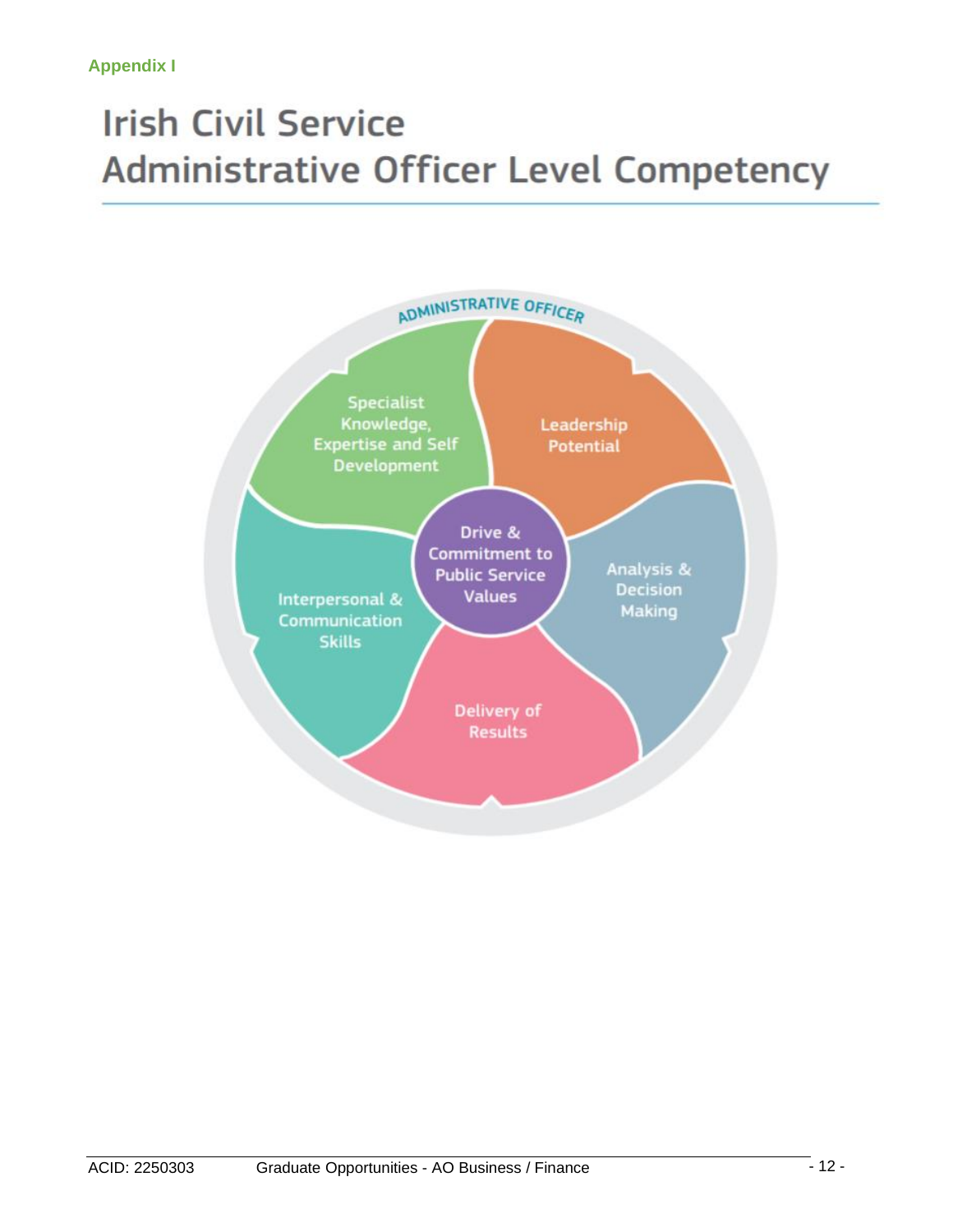# Administrative Officer Level Competencies

Effective Performance Indicators

| Leadership<br>Potential                                                                      | Is flexible and willing to adapt, positively contributing to the implementation of change                                                                        |
|----------------------------------------------------------------------------------------------|------------------------------------------------------------------------------------------------------------------------------------------------------------------|
|                                                                                              | Contributes to the development of policies in own area and the broader Department/ Organisation                                                                  |
|                                                                                              | Seeks to understand the implications of taking a particular position on issues and how interdependencies<br>need to be addressed in a logical and consistent way |
|                                                                                              | Maximises the contribution of the team, encouraging ownership, providing support and working<br>effectively with others                                          |
|                                                                                              | Formulates a perspective on issues considered important and actively contributes across a range of<br>settings                                                   |
| <b>Analysis &amp;</b><br><b>Decision Making</b>                                              | Is skilled policy analysis and development, challenging the established wisdom and adopting an open-<br>minded approach                                          |
|                                                                                              | Quickly gets up to speed in a complex situation, rapidly absorbing all relevant information/data (written<br>and oral)                                           |
|                                                                                              | Uses numerical data skillfully to understand and evaluate business issues                                                                                        |
|                                                                                              | Identifies key themes and patterns in and across different sources of information, drawing sound and<br>balanced conclusions                                     |
|                                                                                              | Sees the logical implications of taking a particular position on an issue                                                                                        |
|                                                                                              | Is resourceful and creative, generating original approaches when solving problems and making decisions                                                           |
| Delivery of<br>Results                                                                       | Assumes personal responsibility for and delivers on agreed objectives/ goals                                                                                     |
|                                                                                              | Manages and progresses multiple projects and work activities successfully                                                                                        |
|                                                                                              | Accurately estimates time parameters for projects and manages own time efficiently, anticipating<br>obstacles and making contingencies for overcoming these      |
|                                                                                              | Maintains a strong focus on meeting the needs of customers at all times                                                                                          |
|                                                                                              | Ensures all outputs are delivered to a high standard and in an efficient manner                                                                                  |
|                                                                                              | Use resources effectively, at all times challenging processes to improve efficiencies                                                                            |
| Interpersonal &<br><b>Communication</b><br><b>Skills</b>                                     | Communicates in a fluent, logical, clear and convincing manner verbally and in writing                                                                           |
|                                                                                              | Is able to listen effectively and develop a two-way dialogue quickly                                                                                             |
|                                                                                              | Maintains a strong focus on meeting the needs of internal and external customers                                                                                 |
|                                                                                              | Effectively influences others to take action                                                                                                                     |
|                                                                                              | Works to establish mutual understanding to allow for collaborative working                                                                                       |
|                                                                                              | Works effectively                                                                                                                                                |
| <b>Specialist</b><br>Knowledge,<br><b>Expertise and</b><br><b>Self</b><br><b>Development</b> | Clearly understands the role, objectives and targets and how they fit into the work of the unit and<br>Department/ Organisation.                                 |
|                                                                                              | Develops the expertise necessary to carry out the role to a high standard and shares this with others                                                            |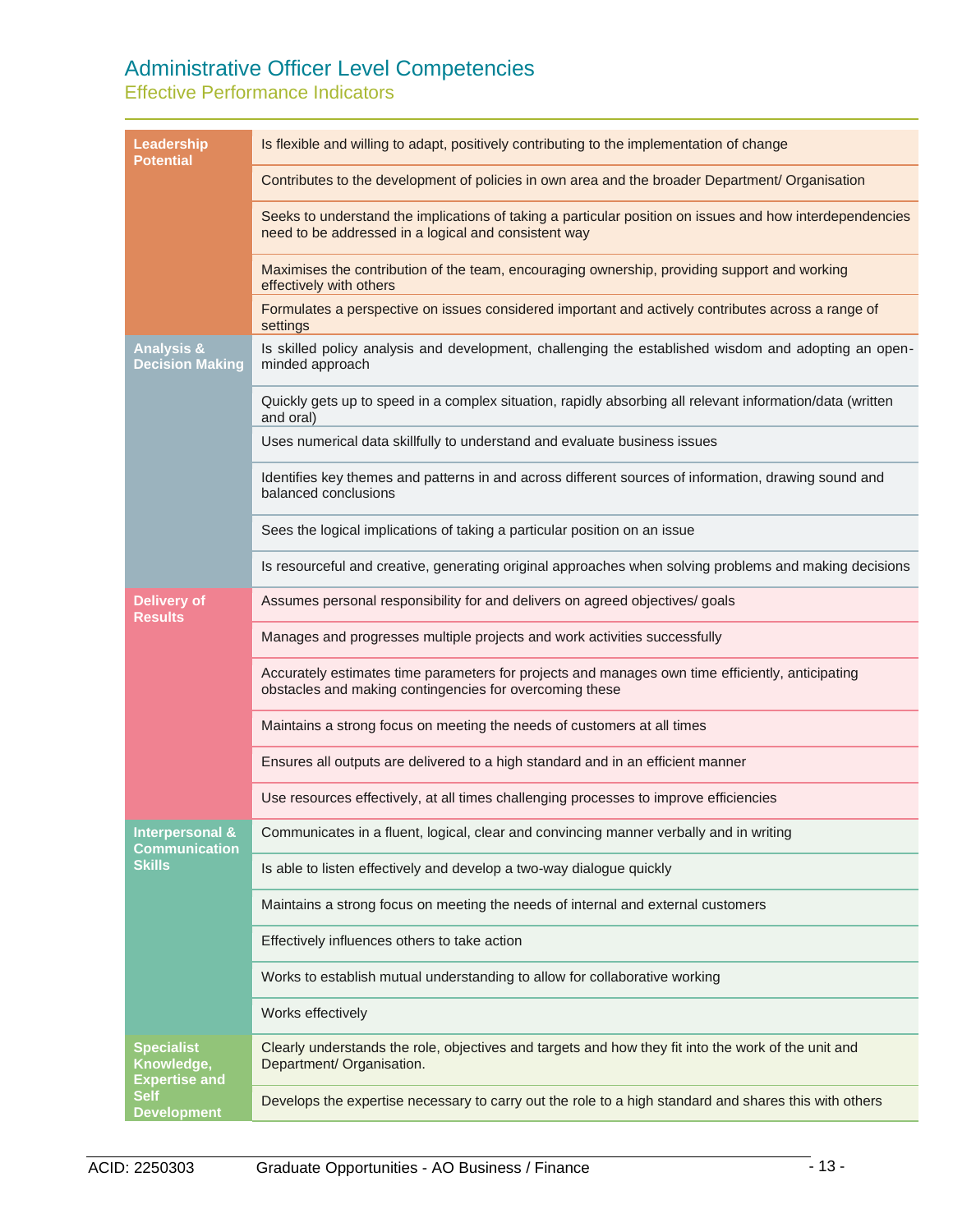|                                                                           | Is proactive in keeping up to date on issues and key developments that may impact on own area, the<br>Department and/ or wider public service |
|---------------------------------------------------------------------------|-----------------------------------------------------------------------------------------------------------------------------------------------|
|                                                                           | Consistently reviews own performance and sets self challenging goals and targets                                                              |
|                                                                           | Has significant expertise in his/her field that is recognised and utilised by colleagues                                                      |
| Drive &<br><b>Commitment to</b><br><b>Public Service</b><br><b>Values</b> | Consistently strives to perform at a high level                                                                                               |
|                                                                           | Maintains consistent effort under pressure and is resilient to criticism or setbacks at work                                                  |
|                                                                           | Demonstrates high levels of initiative, taking ownership for projects and demonstrating self sufficiency                                      |
|                                                                           | Is personally trustworthy and can be relied upon                                                                                              |
|                                                                           | Places the citizen at the heart of all process and systems                                                                                    |
|                                                                           | Upholds the highest standards of honesty, ethics and integrity                                                                                |